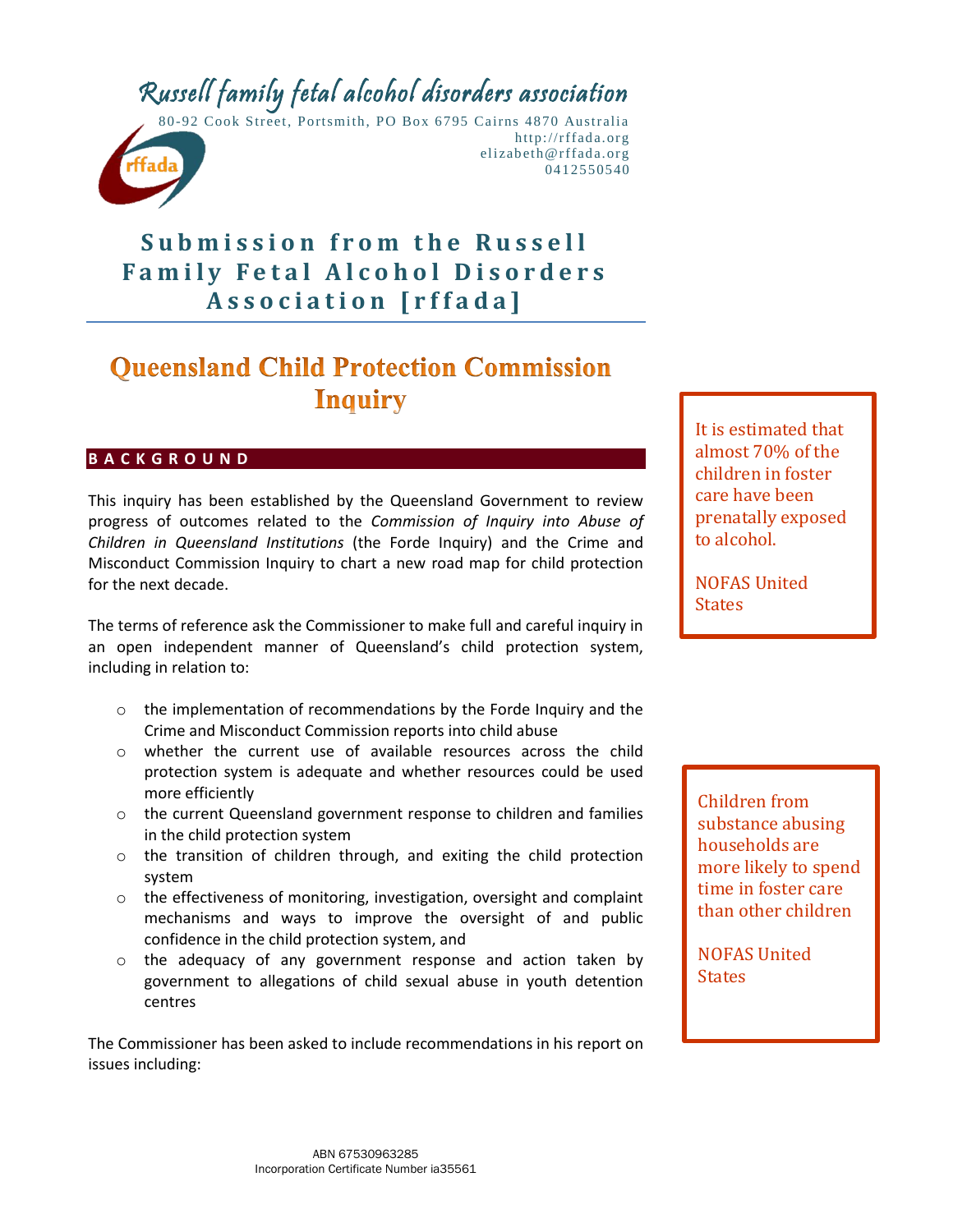- o any reforms to ensure that Queensland's child protection system achieves the best possible outcomes to protect children and support families
- o strategies to reduce the over-representation of Aboriginal and Torres Strait Islander children in the child protection system, and
- o legislative reforms

## **I N T R O D U C T I O N**

In 2007 the Russell Family Fetal Alcohol Disorders Association (rffada) was founded by Elizabeth (Anne) Russell the birth mother of two children prenatally exposed to alcohol. Both children have been diagnosed. The oldest Mick was diagnosed with Neuro-developmental Disorder – alcohol exposed and the youngest Seth, with full Fetal Alcohol Syndrome. Two books have been written about Mick and Seth – Alcohol and Pregnancy: A Mother's Responsible Disturbance and Alcohol and Pregnancy: No Blame No Shame. These are the first two books written about FASD in Australia.

The rffada has also developed the first publicly available training on FASD in Australia which has been delivered extensively over the past 18 months [\(http://rffada.org/training\)](http://rffada.org/training).

The rffada has been involved in advocating and supporting people living with FASD and lobbying governments for diagnostic facilities and services.

It is clear that children with FASD are over-represented in the following groups: children under Child Protection Orders; foster children and children who are Wards of the State.

Employees of government departments working with foster parents and foster children, child protection workers and other relevant agencies or departments must be trained in FASD to better support those people they have been tasked to help. Many parents and carers in these categories have asked the rffada for support to speak to these workers so that they are better able to understand the stressors and problems associated with caring for a child or adolescent with FASD.

The rffada has three FaceBook groups: a closed group supporting parents and carers; a closed group supporting people with FASD and a general open group for all-purpose information with a total of more than 200 members. The rffada also has a database of over 1500 supporters comprised of individuals and organisations from a wide variety of organisations, industries and departments. Supporters receive monthly newsletters and general information on FASD.

The foster or adoptive parent of a child with FAS assumes a responsibility far beyond that normally associated with parenting. The constellation of physical, intellectual, and behavioral characteristics that typifies patients with FAS can create a very demanding situation for any family. The children often require constant supervision. Parents require an extraordinary amount of energy, love, and most of all, consistency. Therefore, these parents need support in their efforts. This support can often be provided by the social service network to help prevent the burnout that often accompanies highstress parenting situations.

Adopting.org accessed on the 02/08/2012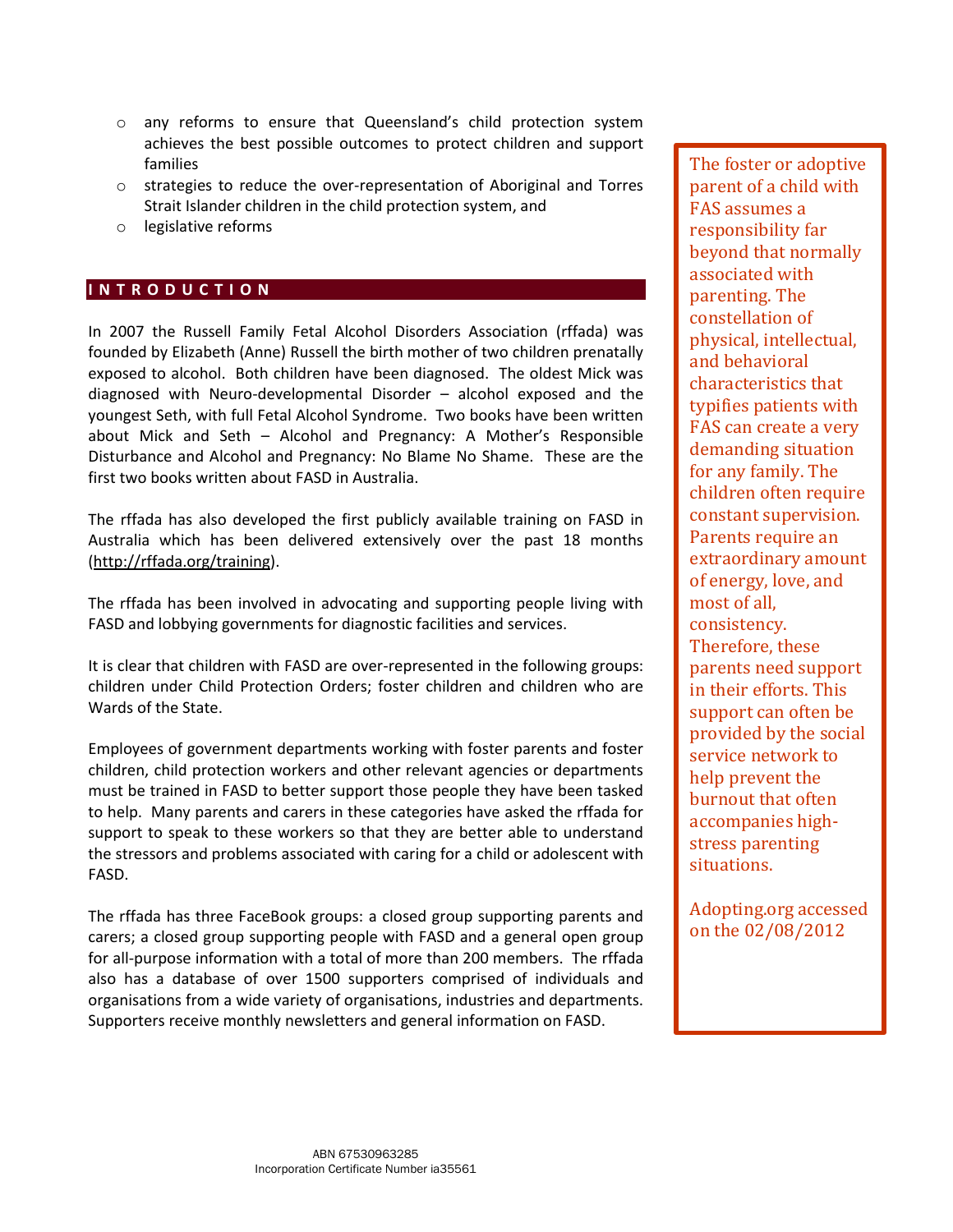# W H A T I S F E T A L A L C O H O L S P E C T R U M **D I S O R D E R ( F A S D ) ?**

The term Fetal Alcohol Syndrome (FAS) is only one aspect of a spectrum of disorders caused by prenatal exposure to alcohol. The whole spectrum is contained under the term Fetal Alcohol Spectrum Disorders or FASD. Including FAS, there are three conditions comprising the spectrum of disorders:

- 1. **Fetal Alcohol Syndrome (FAS)** The diagnosis of FAS is based on three features:
	- Pre- and post-natal growth deficiency
	- A distinct pattern of cranio-facial malformations, and
	- **Brain and central nervous system (CNS) dysfunction**
- 2. **Partial Fetal Alcohol Syndrome (pFAS)** this is an unclear term that has been used in many different ways. More commonly it has been used to indicate that an individual has some, but not all, of the characteristic features of FAS.
- 3. **Alcohol Related Neurodevelopmental Disorder (ARND)** Other commonly used terms are Fetal Alcohol Effects, Alcohol Related Birth Defects and Neurodevelopmental Disorder – Alcohol Exposed.

ARND is by far the most common and also the most invisible. It is this condition more than any other which the rffada believes is more likely to result in secondary disabilities primarily because it is invisible. When this is combined with other features of FASD such as good verbal ability which seems to indicate competence and a normal IQ (75% of people prenatally exposed to alcohol will have a normal IQ), other people around the individual such as teachers, parents, family and friends all have expectations of the individual which he or she may not be able to fulfil. In this event, his or her mental health begins to be compromised. Behaviour seems to be within the control of the student but it is often a case of 'cannot' rather than 'will not'

The full syndrome (FAS) is usually identified through facial features and because they are relatively recognisable receive support although this is definitely not a given anywhere in Australia. Even in Western Australia where there seems to be more activity with regard to FASD than elsewhere in Australia, parents and carers on the rffada FaceBook parents and carers group have been waiting for years to access diagnostic services.

The other conditions (pFAS and ARND) are more problematic because, as stated earlier, the individual may have average intelligence, will not have the demonstrable facial features of full FAS, and will almost certainly not have been diagnosed, so friends, family and other significant people in their lives will not fully understand the reasons for their behaviours. They may believe it's because of environment, circumstance, abuse, mental illness, genetics, drugs and alcohol, or just immaturity.

Patients with fetal alcohol syndrome typically have multiple handicaps and require special medical, educational, familial and community assistance. Their caretakers need medical information, peer support, financial assistance and respite care. Many children are alcohol exposed in utero but are placed as normal, healthy infants. These children may require lifelong, expensive, intensive care and intervention to reach their potential. Alcohol use and abuse affects us all. Society-at-large and the adoption community in particular must educate themselves to the very special needs of alcohol affected children.

Adopting.org accessed on the 02/08/2012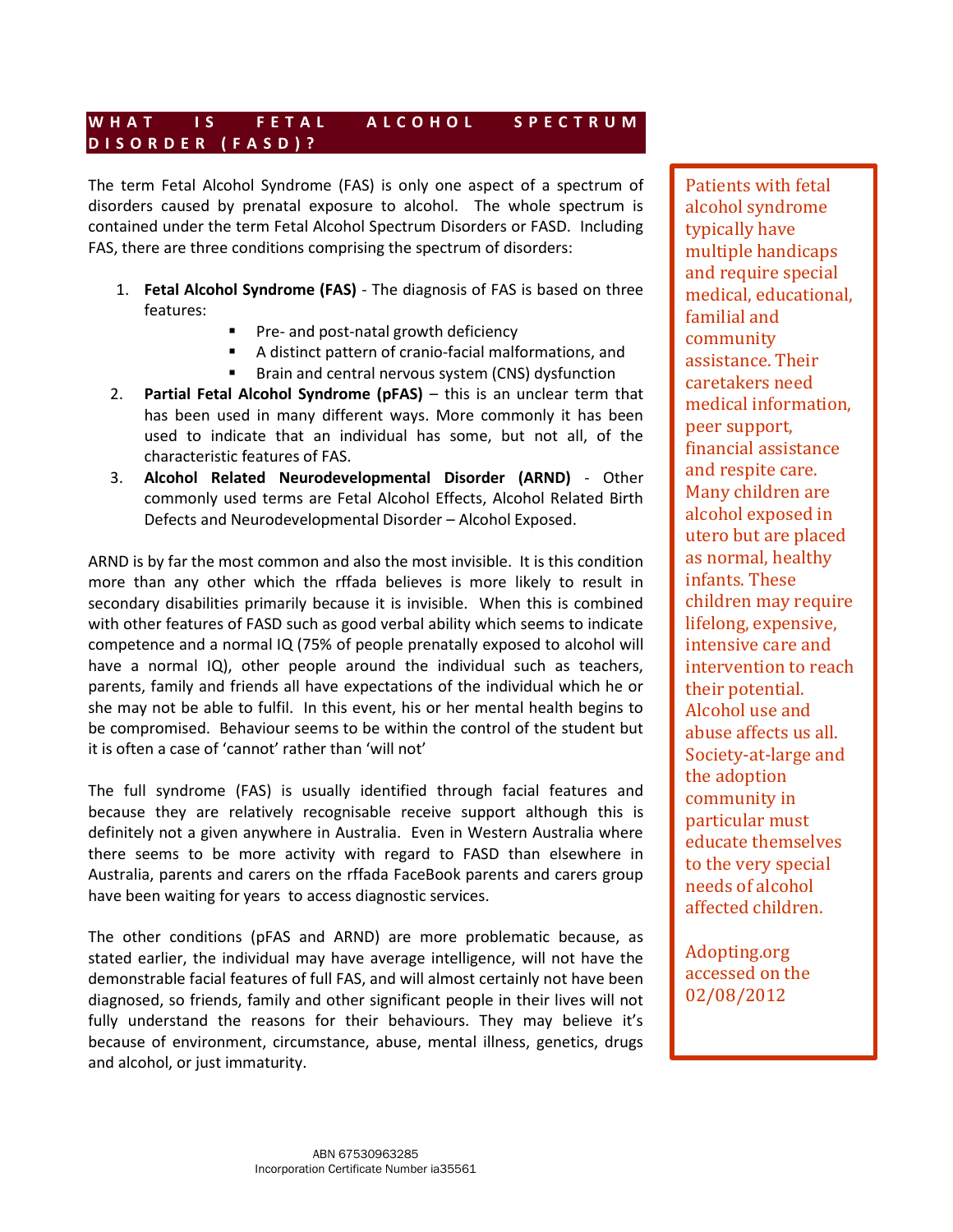In FAS, the pattern of facial anomalies as a result of maternal drinking can include:

*small eye openings Flat philtrum thin upper low lip low birth weight*

## **Central Nervous System abnormalities, of at least one of the following:**

*decreased head size structural abnormalities of the impaired motor skills, poor brain neurological problems (such as coordination, hearing loss, visual problems)*

**Including** behavioural and/or cognitive problems such as:

| Intellectual disability<br>Problems with social<br>perception | Learning difficulties<br>Problems reasoning | Poor impulse control<br>Cognitive processing<br>deficits |
|---------------------------------------------------------------|---------------------------------------------|----------------------------------------------------------|
| Deficits in maths and<br>language                             | Inability to predict<br>outcomes            | Problems using<br>judgement                              |
| Problems with attention<br>Slow auditory pace                 | Problems with memory<br>Developmental lags  |                                                          |

Alcohol is a behavioural teratogen. A teratogen is a substance that causes birth defects and a behavioural teratogen is a substance that also causes behavioural problems. Although alcohol exposure obviously presents a physical risk to the fetus, it is in the area of behaviour that alcohol seems to do the most long-term damage.

People with FASD may have trouble setting personal boundaries and observing other people's boundaries. They often have emotional problems, can be impulsive, may not be able to sustain relationships, and often cannot anticipate consequences. They have difficulty paying attention, have poor organisational skills and have trouble completing tasks.

FASD is permanent, irreversible brain damage and the brain injury is the primary disability, however secondary disabilities may occur when the primary disability is not recognised and appropriate strategies and interventions put into place. Although the primary disabling conditions of fetal alcohol exposure last a lifetime, its secondary disabilities can be prevented.

From life history interviews of 415 individuals with FASD using 450 questions, Dr Streissguth from the University of Washington found that:

- 94% of people diagnosed with FASD experienced mental health problems – which was the most prevalent secondary disability
- 43% of people of school age experienced disrupted school experience (suspension, expulsion or drop out)

The incidence of FASD is unusually high among the US foster care population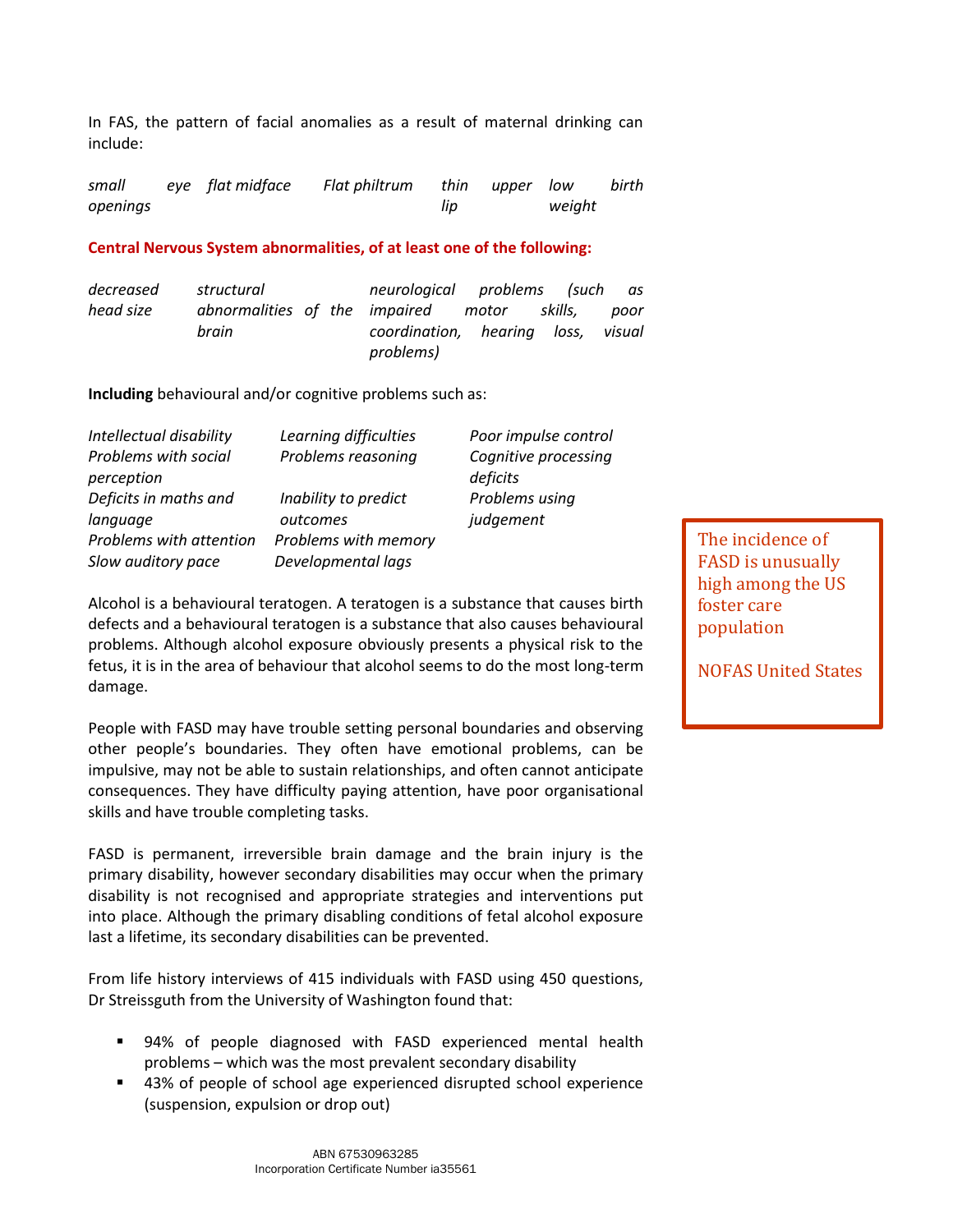- 42% of people and 60% aged 12 and over had been in trouble with the law (involvement with authorities, charged or convicted of crime)
- 60% had been confined (inpatient treatment for mental health, alcohol/drug problems, or incarceration for crime)
- 45% aged 12 and over were reported to have exhibited Inappropriate Sexual Behaviour
- **30%** of people over the age of 12 experienced Alcohol and Drug Problems
- **Problems with Employment were indicated in 80% of adults with FASD**
- **Problems Parenting: Of the 100 females of childbearing age, 30 had** given birth; 40% drank during pregnancy, more than half no longer had the child in their care - of their children, 30% have been diagnosed with, or were suspected of having, FASD

If it is not possible to halt the secondary disabilities through appropriate interventions, strategies and environmental modifications, then it is vital that they be understood so that relevant management strategies can be developed and implemented.

# **Secondary Disabilities**

Dr Streissguth's research found that secondary disabilities may be prevented if the following occurs however even with a high level of support and the following, the secondary disabilities may still occur:

- Early diagnosis is a universal protective indicator for all secondary disabilities - only 11% of individuals with FASD were diagnosed by age 6
- **Eligibility for services from disability agencies (including** Disability Support Pension, Disability Employment Agencies and assessments from appropriate allied health professionals) is another strong protective factor - most individuals with FASD need these services, yet most do not qualify
- **EXTE:** Living in a stable home with nurturing parents and minimum of changes in the household
- **Protection from violence, from witnessing or being victimised by** violence

The brain injury results is an information processing deficit, an inability to reason in the way that others do, and an alarming inability to fit in with the rules and behaviours required by society because of the damage to the corpus callosum. Most often, affected individuals are seen as lazy, unmotivated, disorganised, in denial, or dishonest.

# **Common strengths:**

*Highly verbal Bright in some areas Artistic Affectionate Musical Mechanical*

Many children with FASD go unidentified or undiagnosed. Often behaviours caused by a brain injury as a result of prenatal alcohol exposure are thought to be from difficulties in the child's previous home environment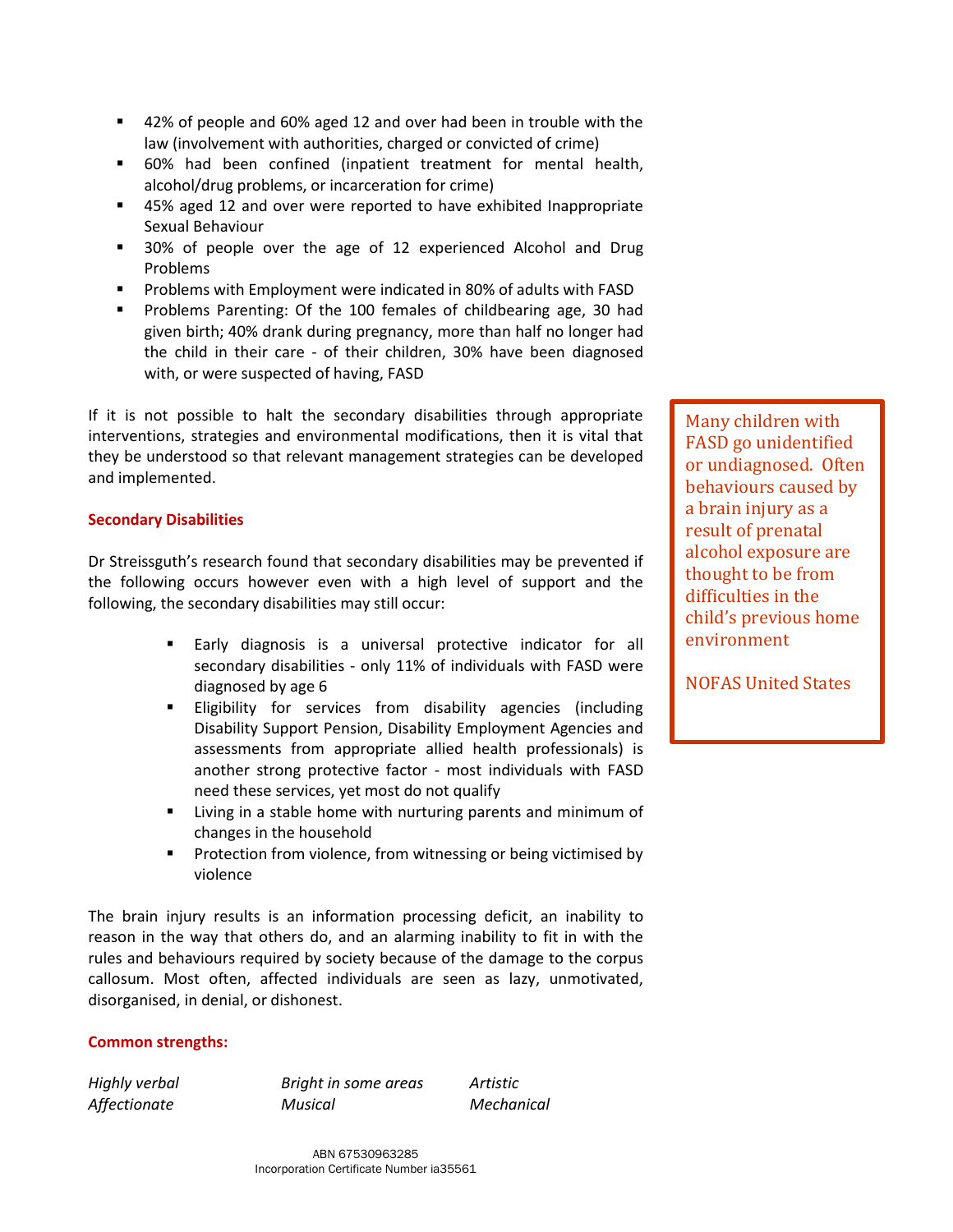*Willing and helpful Generous Good with younger children*

*Athletic Friendly, outgoing Determined Persistent Wants to please*

#### **Preventable Secondary Characteristics**

In the absence of identification, people with FASD often experience chronic frustration. Over time, patterns of defensive behaviours commonly develop, but these characteristics are believed to be preventable with appropriate supports:

*Fatigue Tantrums Irritability Fear, anxiety Avoidance, withdrawal Shut down Trouble at home Trouble at school Mental health problems Problems in the community Lying Running away Legal trouble Drug and alcohol abuse*

*Frustration Anger and aggression*

Children and parents dealing with the problems of FAS/FAE need strong advocates. Advocacy must come from both the parents and the professionals involved.

Adopting.org accessed on the 02/08/2012

# **S U B M I S S I O N**

The rffada believes that the following points will better support those tasked with supporting children through the Child Protection process:

#### **Child Safety Officers**

All Child Safety Officers (CSO) should be familiar with FASD and the impact it has on the foster family. The rffada speaks to many foster parents from all locations around Australia and the common theme is that their CSO doesn't understand the problems that they are experiencing and there are no training programs which they can undertake to learn to better manage their children.

## Recommendation:

- o Mandatory training for CSOs on FASD and the impact of FASD on the family unit including training in strategies, interventions and accommodations which they may be able to pass on to their clients
- o Parents and carers training in training in strategies, interventions and accommodations (see http://rffada.org/training)

#### **Foster Carers**

It is reported that up to 80% of children with FASD do not stay with their birth family because of the high needs of parents and children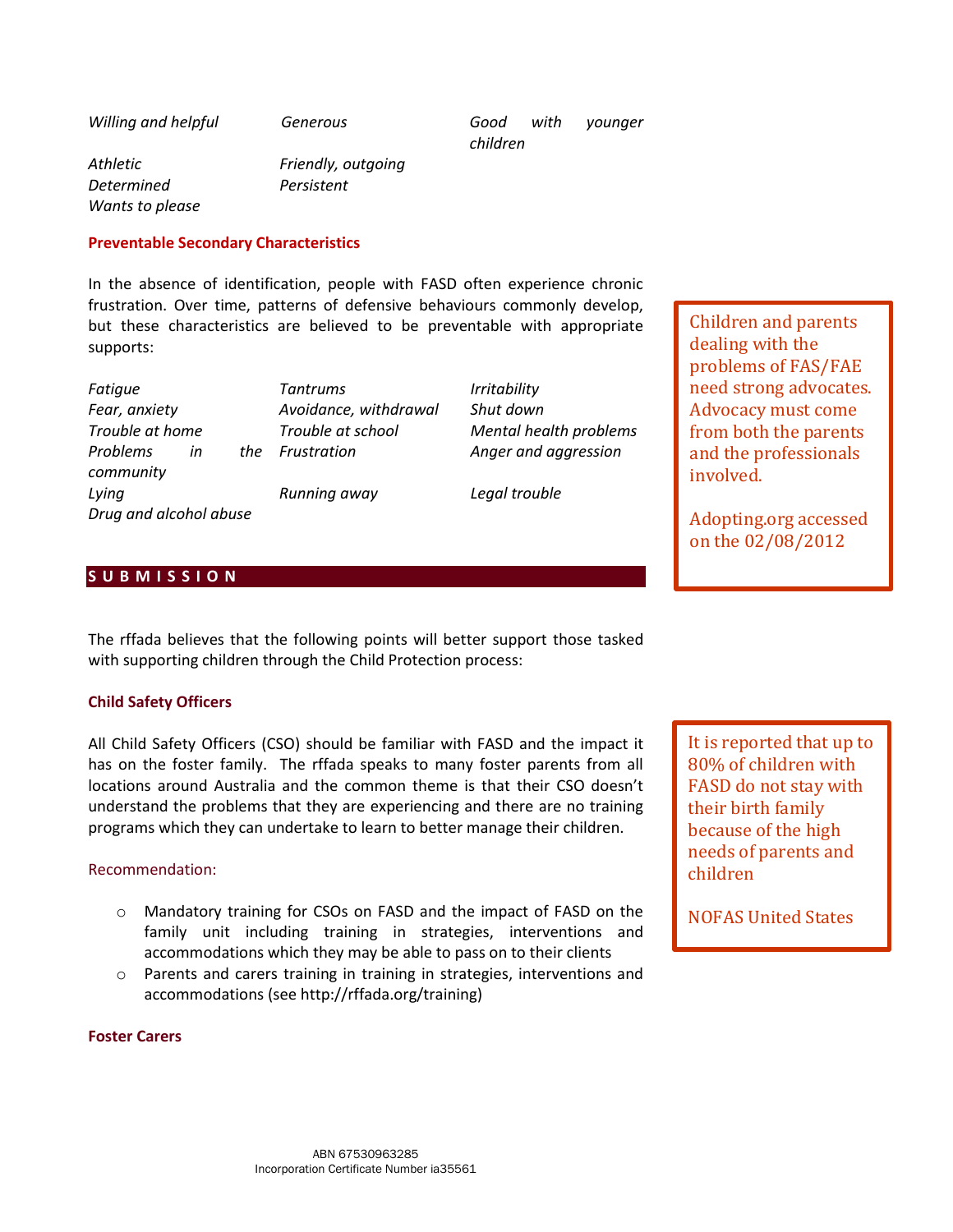Foster Carers supported by the rffada advise that their children are able to access respite at times but not consistently. Some mothers have said that their children are no longer able to attend respite care because of their behaviour.

Foster carers suffer a great deal of stress when their needs and the needs of their children are not understood and met. They are not able to discuss issues with other families because of confidentiality and privacy demands and have been disciplined for accessing advocacy support.

#### Recommendation:

- $\circ$  Respite carers should be trained to understand the behaviour of children with FASD and the appropriate intervention to reduce and understand this behaviour (the behaviour of children with FASD is not always within their control. It is a method of communication and it is rarely understood by people who believe that their behaviour is willful. Without training to understand this, children will suffer from mental health problems, substance use disorders and other secondary disabilities)
- o Foster carers should be advised if there is any indication that the child has been prenatally exposed to alcohol
- $\circ$  Foster carers should be provided with training on the most appropriate strategies, interventions and accommodations to support children with FASD – this will afford a less stressful environment for the family and perhaps more importantly even halt the progression of secondary disabilities - this is a critical issue for parents and carers of children with FASD – without identification and the appropriate interventions, children can grow to be adolescents with a number of additional problems including:
	- o Mental health problems
	- o Drug and alcohol addictions
	- o Early school dropout /expulsion / suspension
	- o Contact with the criminal justice system
	- o Inappropriate sexual behaviour

Adults with FASD who also have secondary disabilities can similarly experience:

- o Inappropriate parenting
- o Problems maintaining employment

To knowingly allow this to happen by either not advising foster parents of the possibility that the child has been prenatally exposed to alcohol or by not providing training to parents and CSOs, is an act of negligence and a contravention of their human rights. Even without a diagnosis much can be done to prevent the secondary disabilities from occurring.

Many parents and foster parents of FAS/FAE children could benefit from respite care, yet few receive it and most don't even know about existing programs which might serve them. The daily stress and demands generated by these children can easily trigger parental burnout

Adopting.org accessed on the 02/08/2012

Studies suggest that a rise in alcohol consumption by women has resulted in 60% more children coming into state care since 1986